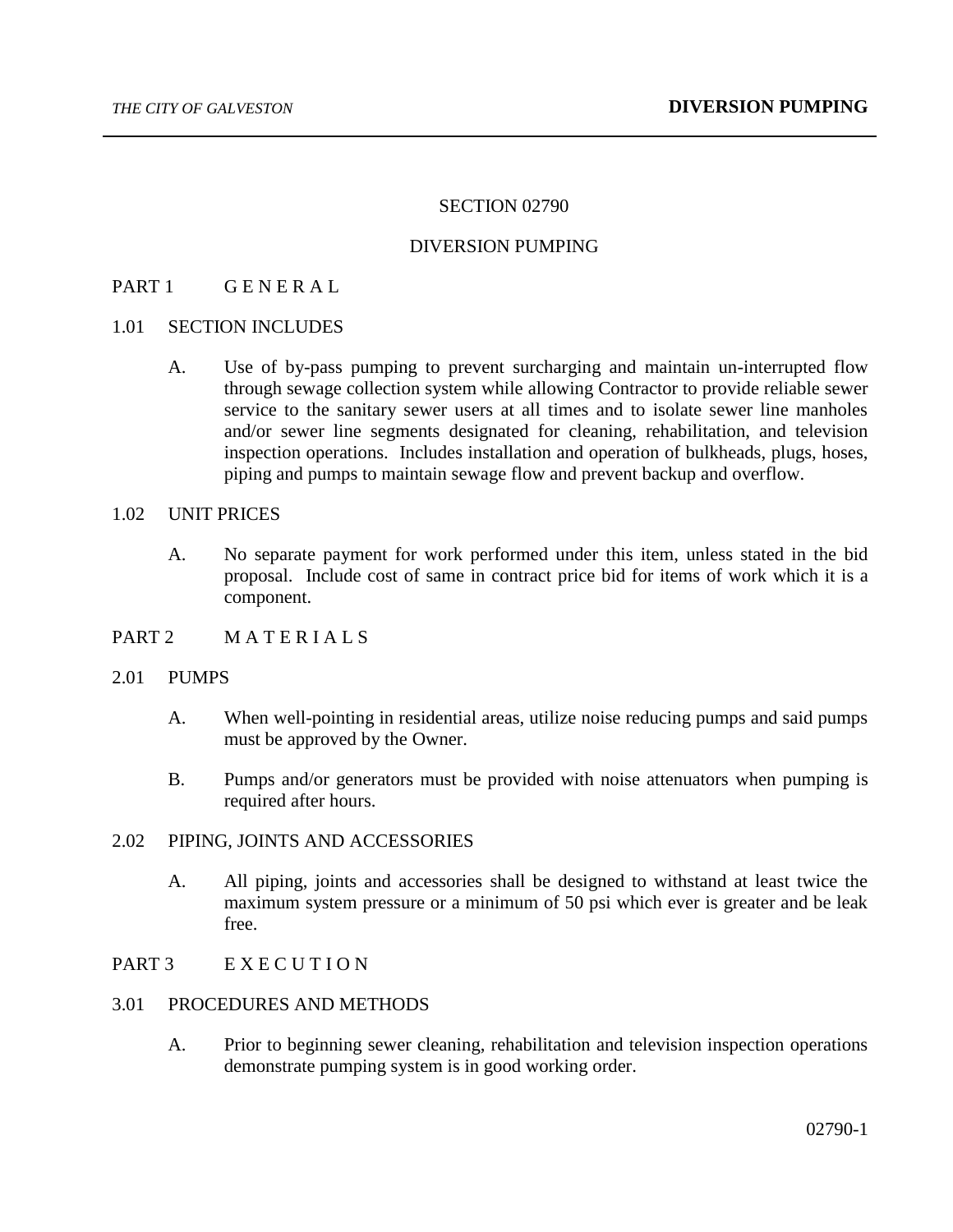- B. Prior to isolating sewer manhole and/or line segment for beginning work have all materials, equipment and labor necessary to complete sewer on job site.
- C. Locate pumping suction and discharge lines so as not to cause undue interference with the use of streets, private driveways entrances or residences.
- D. All piping, joints and accessories shall be designed to withstand at least twice the maximum system pressure or a minimum of 50 psi whichever is greater.
- E. Plug off and pump down sewer manhole or line segment in designated area. Maintain sanitary sewer system so that surcharging does not occur.
- F. Complete sewer cleaning, rehabilitation and television inspection operations as quickly as possible.
- G. An experienced operator shall be on site at all times to monitor the operation, adjust pump speed, valves, etc.
- H. Furnish all labor, materials, supervision and equipment necessary for maintaining the pumping system in continuous proper working order for the duration of cleaning, rehabilitation and television inspection operations. Obtain approval of discharge location for diversion pumping system prior to commencing work. Under no condition will raw sewage be allowed to discharge in open ditches, streets, or storm sewer systems or in any way that would create unsanitary conditions or interfere unduly with the use of streets, private driveways entrances or residences. Whenever flows in a sewer line are blocked, plugged or bypassed, sufficient precautions must be taken to protect the sewer lines from damage. Ensure that sewer line cleaning, rehabilitation and television inspection and/or by-pass operations do not cause flooding or damage to public or private property being served by the sewer lines involved in the repair. The Contractor is responsible for having additional stand by pumps in the event of failure of any pumps.
- I. In the event sewage accidentally drains into the drainage system or street, the Contractor shall immediately stop the overflow, notify the Owner's Representative and cleanup and disinfect the spillage to the satisfaction of the Owner's Representative.
	- 1. In the event the sewage is spilled onto public or private property, the Contractor shall wash down, clean up and disinfect the spillage to the private owner's/ Owner's Representative satisfaction.
	- 2. Overflow/spillage shall be reported to the Texas Commission on Environmental Quality (TCEQ) and the Environmental Protection Agency (EPA) by the Contractor within 24 hours.